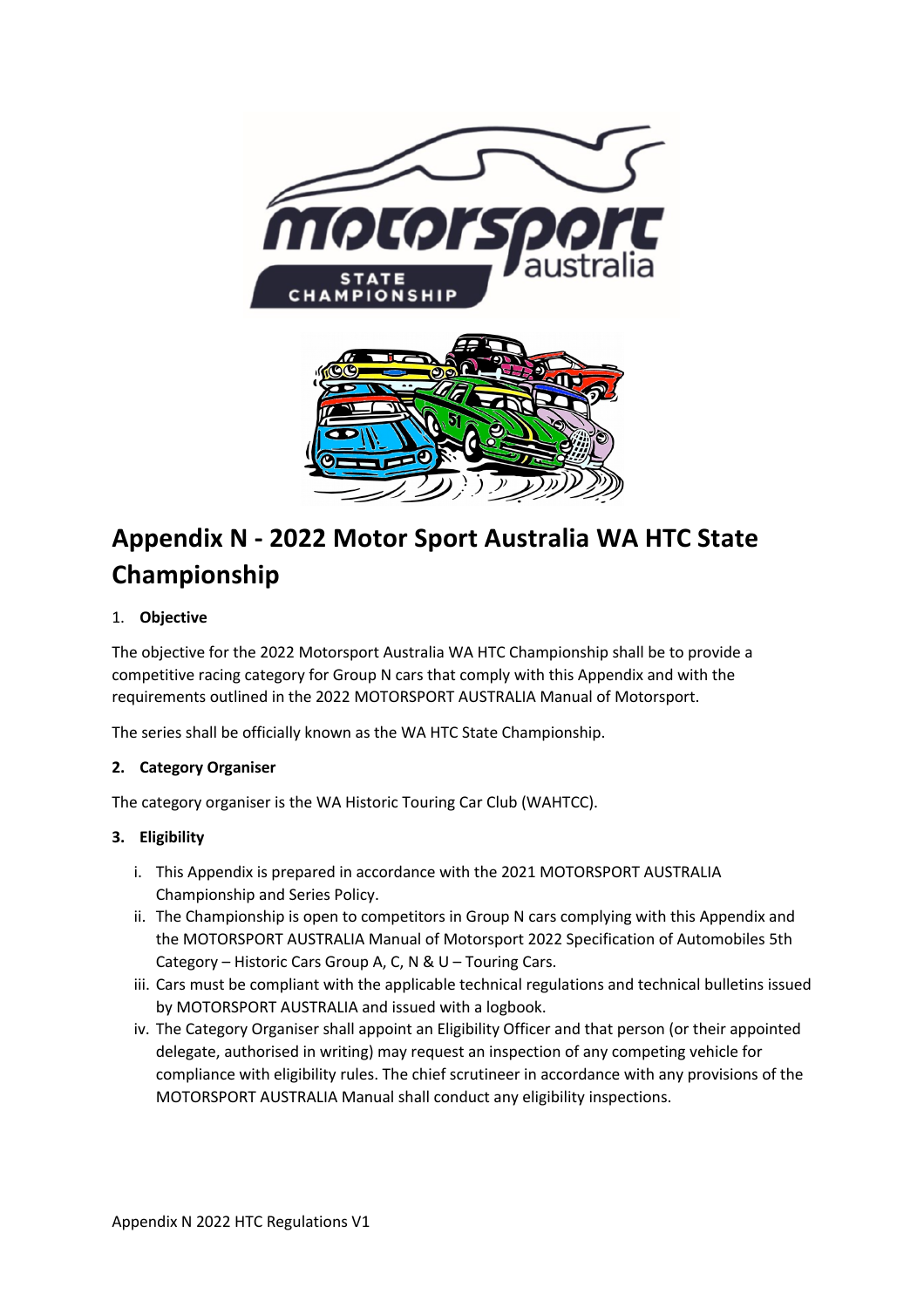### **4. Class Definition**

Classes for the Championship are as follows:

i. Group Na

| <b>Class</b> | Capacity        |
|--------------|-----------------|
| Class A      | 3001cc and over |
| Class B      | 1501 - 3000cc   |
| Class C      | 1101 - 1500cc   |
| Class D      | Up to 1100cc    |

## ii. Group Nb

| <b>Class</b> | Capacity       | Class   | Capacity       |
|--------------|----------------|---------|----------------|
| Class A1     | Over 4500cc    | Class D | 1601 to 2000cc |
| Class A2     | 3001 to 4500cc | Class E | 1301 to 1600cc |
| Class B      | 2601 to 3000cc | Class F | 1001 to 1300cc |
| Class C      | 2001 to 2600cc | Class G | Up to 1000cc   |

#### iii. Group Nc

| Class   | Capacity        |
|---------|-----------------|
| Class A | Over 5100cc     |
| Class B | 3501cc - 5100cc |
| Class C | 3001cc - 3500cc |
| Class D | 2001cc - 3000cc |
| Class E | 1501cc - 2000cc |
| Class F | 1101cc - 1500cc |
| Class G | Up to 1100cc    |

# **5. Race Formats**

- i. Each round of the Championship will comprise one qualifying session and up to a maximum of four races.
- ii. Each race will commence from a standing start.
- iii. Grid positions will be determined as follows:
	- Race 1: In order of qualifying times from fastest to slowest
	- Race 2: Progressive Grid from race 1
	- Race 3: Progressive Grid from race 2
	- Race 4: Progressive Grid from race 3
- iv. A non-point scoring 'handicap' feature race, including those with timed pit stops and reverse grid start formats, may be included in any round of the Championship providing at least two point scoring races are conducted in that round.
- v. Once each year a non-point scoring race with a reverse grid format may be held in memory of the late Trevor Roy Young and included in a round of the Championship. Known as the Trevor Roy Young (TRY) Memorial Race, it will be coordinated by WAHTCC in association with the Event Organiser chosen by the WAHTCC. The WAHTCC will appoint a TRY Race Coordinator to assist the Clerk of Course to administer the running of the race.